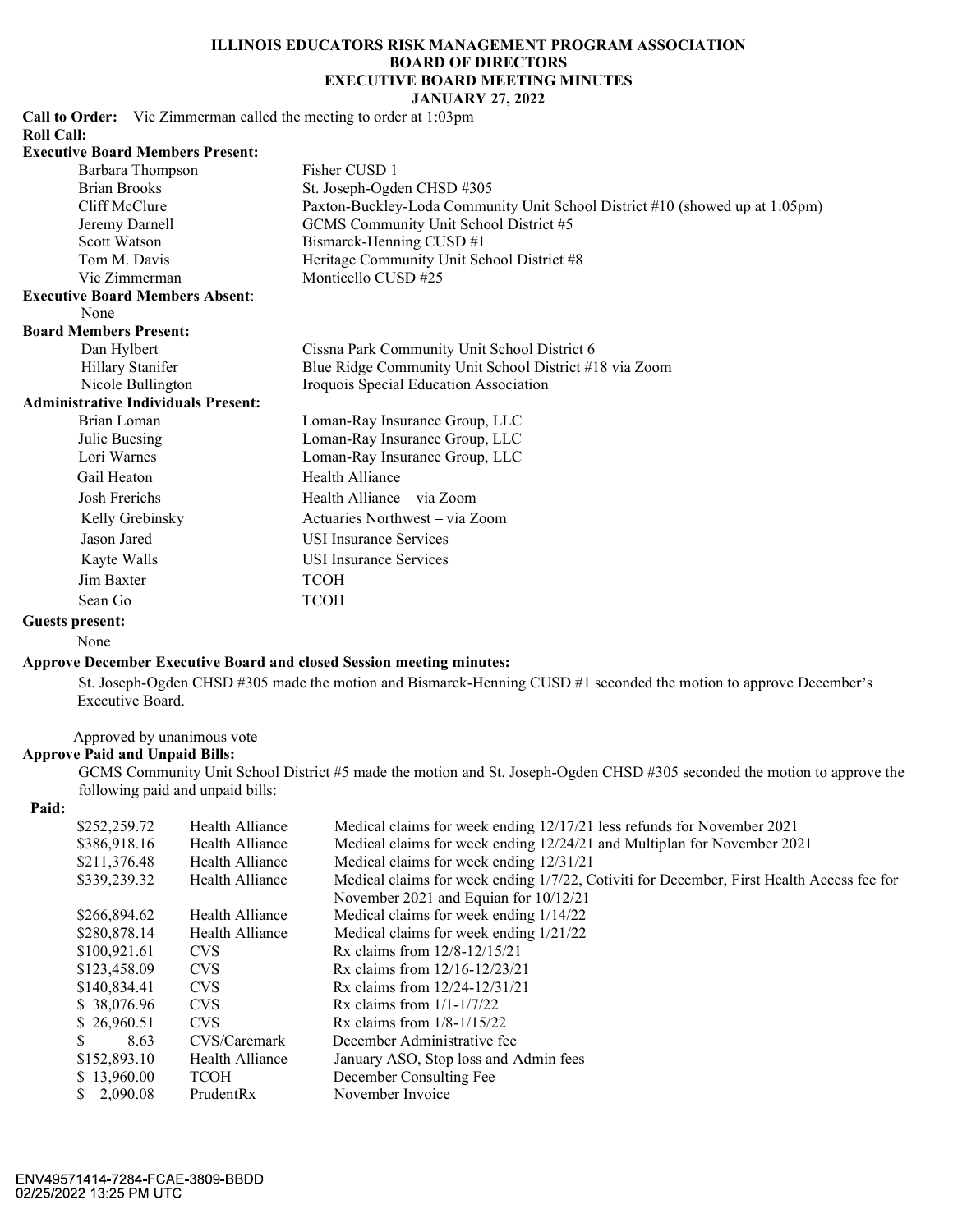| \$139,609.58                                  | Health Alliance                                                | February ASO, Stop loss and Admin fees                         |
|-----------------------------------------------|----------------------------------------------------------------|----------------------------------------------------------------|
| 6,562.00<br>S                                 | Healthiest You                                                 | January Healthiest You                                         |
| 290.00<br>S                                   |                                                                |                                                                |
| S                                             | Elias, Meginnes & Seghetti, P C.<br><b>Actuaries Northwest</b> | December Legal fee                                             |
| <b>Unpaid:</b><br>1,487.50                    |                                                                | Rx savings review                                              |
| \$33,255.69<br>Approved by roll call vote:6-0 | Loman-Ray Insurance Group                                      | Nurse Navigator for July 2021-December 2021 - Wellness Account |

## Financials:

Bismarck-Henning CUSD #1 made the motion and Fisher CUSD 1 seconded the motion to approve financials through January 27, 2021. The financials show income as \$1,692,804.61 and expenses totaling \$1,548,734.39 for a net income of \$144,070.22. Total claims for the month are \$1,392,332.66 and there are no unpaid claims. Balance in the trust account is \$876,614.10. The trust received some stop loss payments in the amount of \$ 188,239.61.

Approved by unanimous vote

- Unpaid:<br>
S  $6,562.00$  Health Alliance<br>
S  $6,562.00$  Healthists You<br>
S  $200.00$  Hina, Negimes & Seghetti, PC. December Legal fee<br>
S  $1,487.50$  Actuaries Northwest<br>
S  $33,255.69$  Loman-Ray Insurance Group Nurse Navigator fo Health Alliance implemented a new PBM contract effective 7/1/21, so there are 2 comparisons. The analysis compares 2021 TCOH contract terms to the combined Health Alliance contract terms (old terms 1/1-6/30/21 and new terms for 7/1-12/31/21. The TCOH contract saved the trust \$161,168 for 2021 and projected savings of \$87,000 for 2022. Currently TCOH s PBM contract is the best option for the trust.
- Kelly Grebinsky to discuss 4<sup>th</sup> Qtr financials: As of December 31, 2021, the 12-month operating gain for medical and prescription is **Empaid:**<br>
\$818,560.30 Healthiest You<br>
\$6.562.00 Healthiest You<br>
\$7.62.00 Healthiest You<br>
\$7.62.00 Healthiest You<br>
\$7.62.00 Healthiest You<br>
\$1.487.50 Actuaries Northwest<br>
\$1.487.50 Actuaries Northwest<br>
\$1.487.50 Londa-Ray is not fully funded but in pretty good shape.  $4<sup>th</sup>$  quarter claims were higher than expected. Prescription claims increased in the  $4<sup>th</sup>$  quarter due to the increase of utilization of higher cost medications. High cost claimants have increased from 67 in 2020 to 74 in 2021. Projected operating gains are \$59,859, which is below our rate setting target of 2.0%.
- S 2000 for Elemental Solution of Elemental Solutions (Equality). The current participant of COBRA participants of COBRA participants: The current current current current current current current current current current cur offered HRA benefits. Jim Baxter checked with an ERISA attorney and confirmed that HRA benefits can be offered to COBRA participants due to federal law. The next question is how much of a surcharge is allowed for a COBRA participant to have the HRA benefit. This question will be sent to Schellenberg. Eligibility emails have been sent out to the participants to get signed up. It has been requested that any correspondence being sent out - must be sent to the Superintendents and Bookkeepers. contract styles thus St61,166 for 2021 and projected savings of \$87,000 for 2022. Currently COH's PBM contract is the best<br>copies of the first Grebinsky to discuss A <sup>40</sup> Or financials: As of December 31, 2021, the 12-mon

# Discussion and approve SPD Plan Amendments #3, #5, #6 & #7:

 Paxton-Buckley-Loda Community Unit School District #10 made the motion and Heritage Community Unit School District #8 seconded the motion to approve SPD Plan Amendment #3, #5, #6 & #7.

Approved by roll call vote: 7-0

Discussion and approve IBNR reconciliation for Georgetown-Ridge Farm and Community Unit #7:

 Bismarck-Henning CUSD #1 made the motion and Heritage Community Unit School District #8 seconded the motion to approve the IBNR reconciliation for Georgetown- Ridge Farm and Community Unit #7.

Approved by roll call vote: 7-0

 districts who have express interest in using the Nurse Navigator. Brian Loman presented to the board that Loman-Ray will split the the bill 50/50 with the IERMP so other districts can use Nurse Navigator. This will be voted at February's meeting.

Update on HealthiestYou: Brian Loman went over the HealthiestYou December report.

#### Approve Schools eligible to join the IERMP:

None

Discussion Items:

None

## Informational Items:

 COVID Testing- It was suggested that we check with Schellenberg to see the trust has the option not cover the home tests Consumer Coverage Disclosure Act- Health Alliance provided the trust with the comparison form. Lori Warnes will email it out to the districts. All plans except the HMO's cover all the essential health insurance benefits regulated by the State of Illinois. Be Healthy Brochure – there will be a new Be Healthy Brochure for 2022.

# Discuss and approve the \$12 reimbursement cap on COVID-19 OTC Test Kit Coverage:

GCMS Community Unit School District #5 made the motion and Fisher CUSD 1 second the motion to have a \$12 reimbursement cap on COVID-19 OTC test kits.

Approved by unanimous vote

# Executive Board went into closed session:

Fisher CUSD 1 made the motion and Bismarck-Henning CUSD #1 seconded the motion to into closesd session at 2:24 pm.